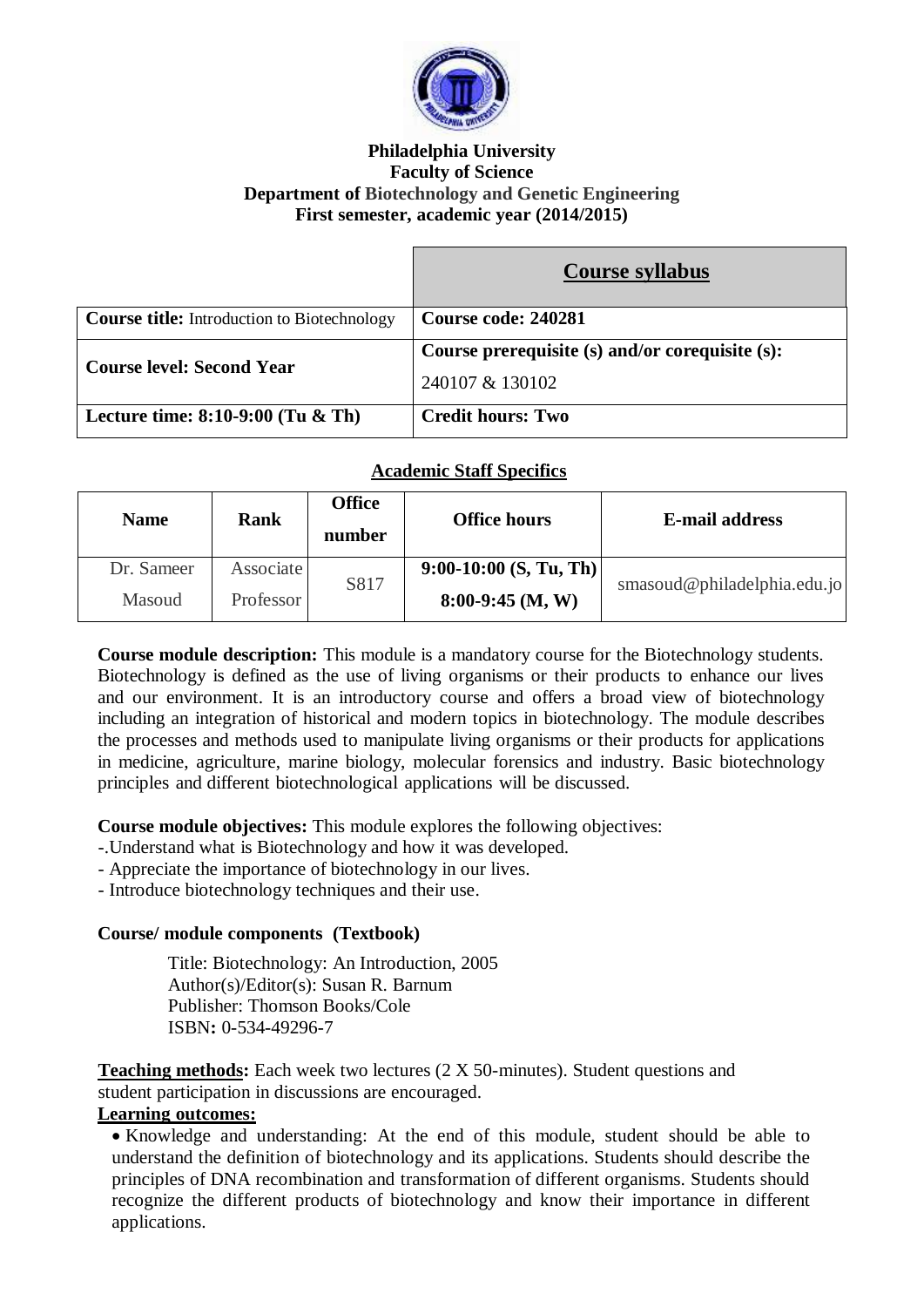- Cognitive skills (thinking and analysis): The material in the text book will be presented in an interactive way that stimulates the thinking side of students. Conducting the learning objectives for each module components in clear manner to insure the material is easily digested by the students.
- Communication skills (personal and academic): Open discussion of different biotechnological applications (from the textbook or newly developed applications in the media) is encouraged.

#### **Assessment instruments**

| <b>Allocation of Marks</b>                              |             |  |  |
|---------------------------------------------------------|-------------|--|--|
| <b>Assessment Instruments</b>                           | <b>Mark</b> |  |  |
| First examination                                       | 20%         |  |  |
| Second examination                                      | 20%         |  |  |
| Final examination: 50 marks                             | 40%         |  |  |
| Quizzes, homework, and short (3 minutes) presentation*. | 20%         |  |  |
| Total                                                   | 100%        |  |  |

**\*Each student is required to select and discuss a biotechnological application from recent media news. The grade (3 points) will be giving for the correct selection of a biotechnology related subject and for the good understanding of that subject.** 

#### **Course/module academic calendar**

| <b>Week</b> | <b>Material to be covered</b>                               | <b>Textbook</b> | <b>Pages</b> |
|-------------|-------------------------------------------------------------|-----------------|--------------|
|             |                                                             | <b>Chapter</b>  |              |
| (1)         | What is Biotechnology? (ancient, classical and modern)      | (1)             | $1-14$       |
| (2)         | Nature of genes, first cloning and recombinant DNA          | (1)             | $15 - 24$    |
| (3)         | Basic principles of recombinant DNA technology              | (3)             | 57-71        |
| (4)         | Molecular Techniques: Constructing and screening of DNA     | (3)             | 72-79        |
|             | libraries, reporter genes and blotting.                     |                 |              |
| (5)         | Molecular Techniques: PCR, DNA sequencing, Protein methods, | (3)             | 79-92        |
|             | Microarray                                                  |                 |              |
| (6)         | Continue and review the previous topics                     |                 |              |
|             | <b>First examination</b>                                    |                 |              |
| (7)         | Microbial Biotechnology                                     | (5)             | 123-146      |
| (8)         | <b>Plant Biotechnology</b>                                  | (6)             | 147-168      |
| (9)         | Animal Biotechnology                                        | (7)             | 169-190      |
| (10)        | Marine Biotechnology                                        | (8)             | 191-214      |
| (11)        | Genomics and Beyond                                         | (9)             | 215-242      |
| (12)        | Continue and review the previous topics                     |                 |              |
|             | <b>Second examination</b>                                   |                 |              |
| (13)        | Medical Biotechnology                                       | (10)            | 243-262      |
| (14)        | DNA Profiling and molecular Forensics                       | (11)            | 263-286      |
| (15)        | Regulation, Patent and Society                              | (12)            | 287-303      |
| (16)        | <b>Final Examination</b>                                    |                 |              |